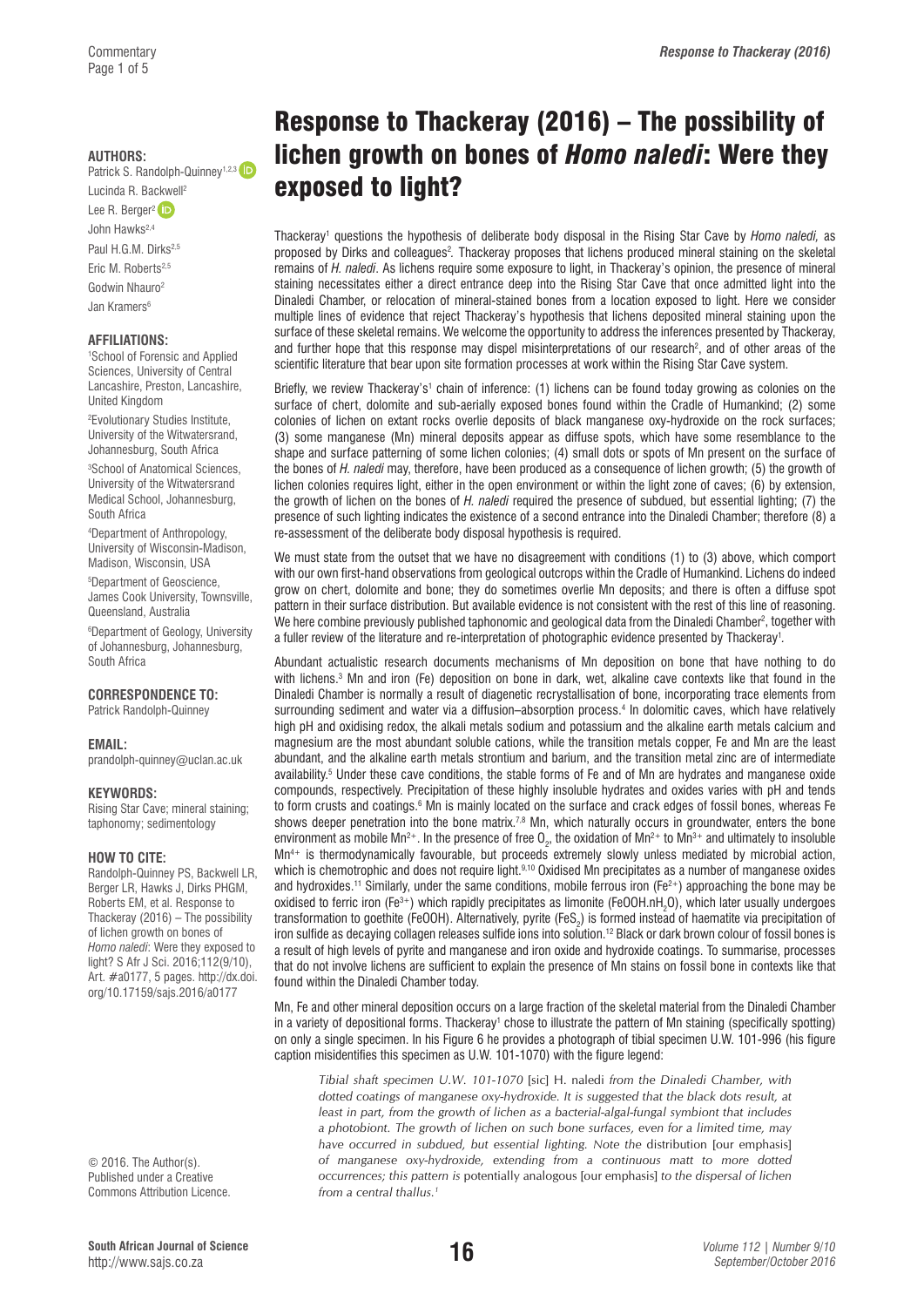However, the distribution of Mn staining is not only on this one side of the specimen, but on all anatomical sides (anterior, posterior, medial and lateral), as shown in Figure 1. Such a distribution can also be seen on many specimens (for example, in Figure 2, specimen U.W. 101-1070, correctly attributed here). The distribution of Mn staining on the Dinaledi Chamber material is generally circumferential, occurring on multiple sides of bones. That distribution is not compatible with lichen growth in the present context, and there are significant reasons to reject the hypothesis that the Dinaledi Chamber is a secondary deposit.<sup>2,13</sup>



*(a) Medial aspect; (b) lateral aspect; (c) close-up of anterior shaft; (d) mid shaft; (e) close-up of distal end seen in (a); (f) close-up of distal end seen in (b).* 

**Figure 1:** Patterns of mineral staining affecting tibia U.W. 101-996. Note the distribution of manganese (black) and iron (yellow-red) oxides around the circumference of the shaft.

Instead, we have abundant evidence for Mn formation which occurs at the interface between soil matrix and free air. Our published analysis of the mineral staining on the Dinaledi Chamber skeletal material demonstrates not only the presence of black spots as noted by Thackeray<sup>1</sup>, but also tide marks of both Mn and Fe minerals on many of the specimens<sup>2</sup>. An example of these tide marks is shown in Figure 3. Lichens do not create such tide marks. These patterns form at the interface of soil and free air, and are a reflection of the function of the relative position of individual bones (or conjoin fragments) in the soil profile.2 Such patterns of mineral deposition are most parsimoniously explained by bone to soil matrix contact<sup>3,14</sup> and are inconsistent with lichen growth.

So what evidence points Thackeray<sup>1</sup> toward lichens? Thackeray's citation for lichen involvement is his own technical note<sup>15</sup> in which he suggested a possible link between manganese dioxide staining and lichen growth on hominin crania from Sterkfontein and Swartkrans. This note, similar to his current contribution, posits merely that 'the spotty, discontinuous distribution of young lichen thalli appears to be analogous to the spotty distribution of MnO<sub>2</sub> on at least some hominid crania'3(p.28). To support this hypothesis, it is incumbent upon Thackeray to quantify this resemblance in some way and show that it is unlikely to occur by chance. We have no opinion about whether lichen has deposited Mn on surface rocks such as those illustrated from Kromdraai (Figures 2 and 3 in Thackeray<sup>1</sup>). However, the lichen thalli illustrated in Thackeray's photographs do not have similar sizes to the Mn spots he has chosen to illustrate together with them. Nor do they have a similar density distribution. A very simple mode of quantification is to count the number of lichen thalli per square centimetre and the number of Mn spots; in the illustrated examples, these appear to be completely dissimilar. Further, Thackeray might have attempted to quantify the overall shape of lichen colonies and the overall shape of Mn staining. From his illustrations, we do not detect any such similarity except in the most general sense, in that they both have some dendritic portions, and thus any association with lichen may be a case of visual pareidolia.<sup>16</sup> As such, any possible causal link awaits empirical testing and validation. Thackeray admits this is the case, indicating that '…long-term experimental work on lichen on bone substrates in the Cradle of Humankind is planned for a 10-year period, in and around cave environments'<sup>1(p.5)</sup>.

In addition to lichen. Thackeray suggests<sup>1(p.5)</sup> that snails and beetles could indicate the presence of leaf litter (on which they feed), which would be found near the cave entrance and therefore in a situation with diffuse light. However, as noted by Dirks and colleagues<sup>13</sup>, snails have been recognised to colonise dark caves to considerable depth<sup>17</sup>, and are far from restricted in diet to just plant matter18. *Gulella* sp. and *Euonyma varia* (Connolly, 1910) occur in large numbers in the Rising Star Cave system, including in deep chambers in the dark zone, and may well be responsible for some of the bone surface modifications on the fossils. Subulinid snails (including *Euonyma*) are largely omnivorous and are thus not dependent on green plant material as a food source (Herbert D 2016, personal communication, January 28), while *Gullela* spp. are carnivorous and feed mostly on other snails.18



**Figure 2:** Patterns of mineral staining affecting tibia U.W. 101-1070. Note differential mineral staining patterns between conjoined fragments at the distal end.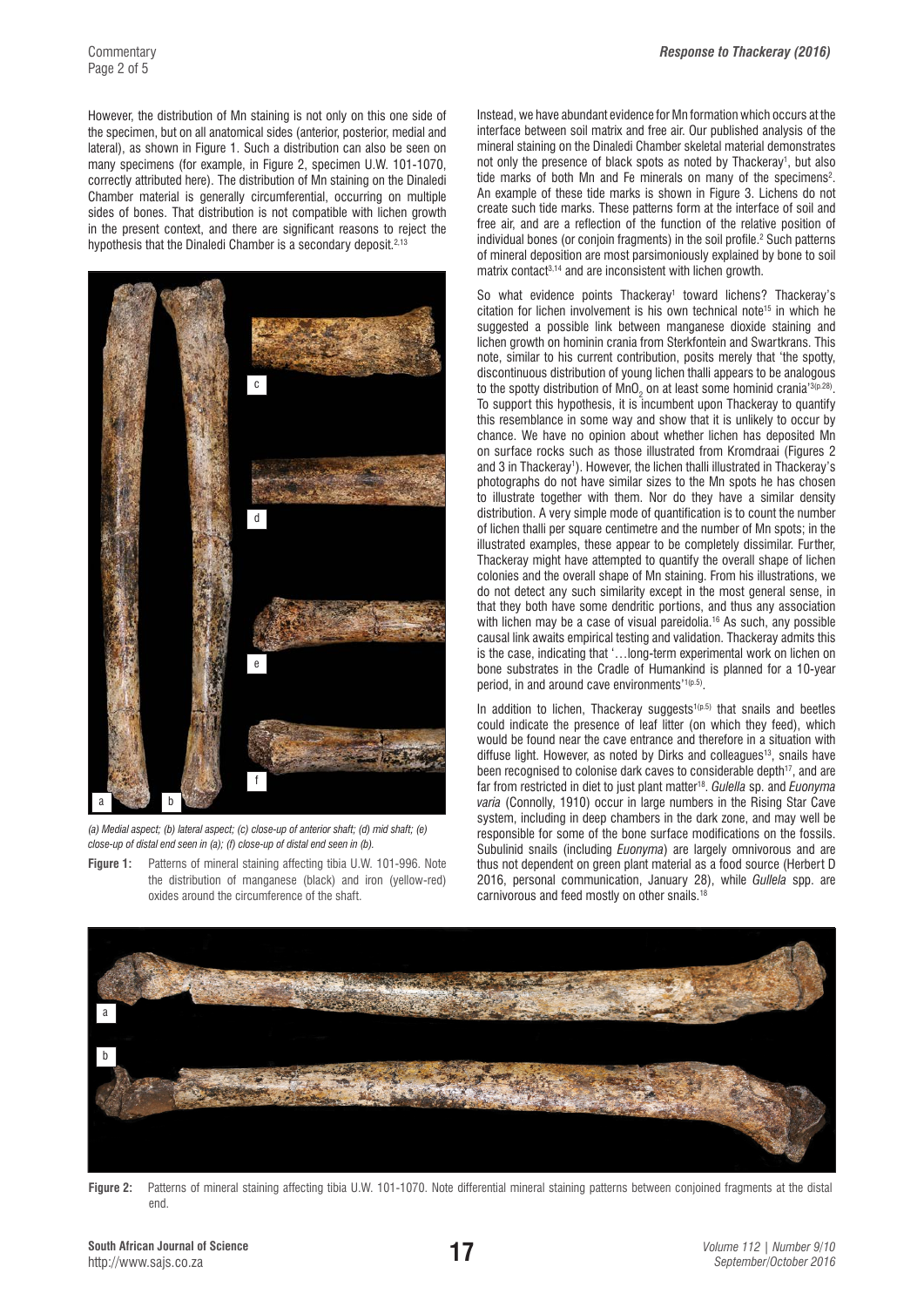

**Figure 3:** Specimen U.W. 101–419 Cranium A(1) displaying tide lines of mineral staining which extends across different vault fragments. Tide lines mark a contact boundary between the bone surface and surrounding sediment, and indicate the resting orientation of the bone during precipitation of the stains.

Thus the notion that snails are light-dwelling, leaf-litter feeders is incorrect, and bone surface modification by snails cannot be used to imply a close entrance to the surface or redeposition of the hominin fossil material from a location near light. Furthermore, much of the radula damage observed on the bones of *H. naledi* occurs *after* they were mineralised – therefore most invertebrate damage was probably produced inside the dark Dinaledi Chamber on bones already covered in coatings of manganese and iron oxide deposits (Figure 4).

Our work on the taphonomy and geology of the Dinaledi Chamber has been multidisciplinary, and we re-emphasise (as in Dirks et al.2 ) that any hypothesis must be consistent with all lines of evidence including geological, geochemical and taphonomic data. Thackeray proposes that an alternative opening to the Dinaledi Chamber, capable of transmitting diffuse light from the surface to this location more than 30 m underground, may have existed at the time the fossils were deposited. He cites the commentary of Val<sup>19</sup>, who likewise suggested that the fossils were once close to the surface in an environment with some light. Neither critic considers the strong geological or sedimentological evidence against such a scenario. $^{\text{13}}$  As detailed in Dirks and colleagues $^{\text{2}},$ the basic stratigraphic development of the Dinaledi Chamber comprises two facies subdivided into three stratigraphic units. Of these, hominin remains are found in Unit 2 remnants, with the bulk of the assemblage derived from Unit 3 – which accumulated along the floor of the chamber and is composed of largely unconsolidated sediment derived from weathering and erosion of Units 1 and 2.<sup>2</sup> Sedimentological analyses indicate that the clay-rich sediments making up these units were derived from in-situ weathering, and from exogenous clays and silts, which entered the chamber through fractures that prevented passage of coarser-grained materials. Thus the infill of the Dinaledi Chamber is

the end product of a series of filters or traps, which winnowed out all large-grained sediments or clastic material, en route to final deposition within the chamber. The sediment inside these fossil-bearing units of the Dinaledi Chamber is significantly different in particle size and composition2 from the neighbouring Dragon's Back Chamber, which is presently the only route from the Dinaledi Chamber toward the surface. If the fossils had been deposited at a time when there existed a larger opening into the Dinaledi Chamber, a secondary opening, or any substantially more open route to the surface, the sediment would not have these properties. Further, if the entrance to the Dinaledi Chamber had been illuminated and, therefore, accessible to surface fauna, or if there had not been special selection for only hominins, the bones of nonhominin fauna should be evident within the assemblage, in addition to other taphonomic markers of sub-aerial exposure, which are absent.<sup>2,13</sup>

In summary, we find that Thackeray's hypothesis of lichen deposition of Mn upon *H. naledi* fossil material is inconsistent with available evidence. Published evidence indicates that access to the Dinaledi Chamber was restricted to a single species of large-bodied animal, deposited over time, to the exclusion of all other animal forms during the period of the H. naledi depositional event.<sup>2</sup> Any alternative model must allow fleshed and articulated remains to enter the chamber, including articulated hands and feet<sup>20,21</sup>, which are areas of anatomy that in articulation are unlikely to survive even short transport unless held together by soft tissues at the time of transport<sup>22,23</sup>. Furthermore, any other model must be restrictive enough that very limited externally derived sediments or organic material entered the chamber. Given these facts, we see nothing presented by Thackeray<sup>1</sup>, or other commentators<sup>19</sup>, that disproves the deliberate body disposal hypothesis we have put forward<sup>2</sup>.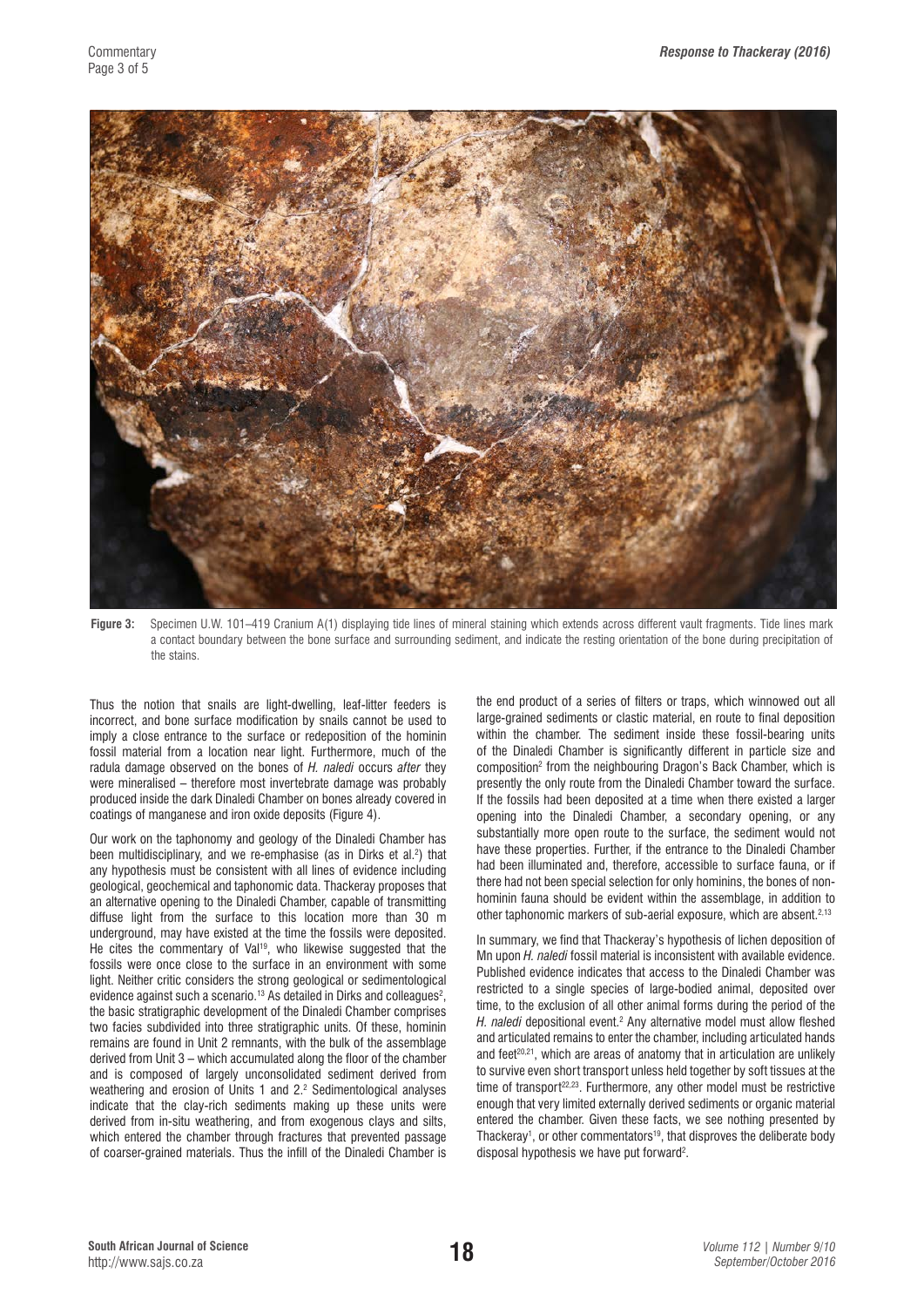

*Scales in (a) and (b) = 500*  $\mu$ *m; (c)–(f) = 1 mm.* 

**Figure 4:** (a) Black manganese deposits above and below petals of calcium carbonate on the bone surface (U.W. 101-40b). Dendrites penetrate bone and tooth surfaces, sometimes staining them grey. (b) Black manganese and orange iron oxide deposits on specimen U.W. 101-35. Note the dendritic pattern and tiny balls of calcium carbonate and manganese on the lower half of the bone. (c) Iron oxide deposit associated with balls of manganese oxide and modern frass in the centre of specimen U.W. 101-40c. The occurrence of iron and manganese dendrites suggest a microbial origin for the pattern of deposition. (d) Manganese deposit presenting as an amorphous ink-like stain on U.W. 101-965, which appears to have been partially removed by a gastropod. (e) Thick manganese coating on top of an iron oxide deposit on specimen U.W. 101-711. (f) Second-generation iron oxide deposit on a manganese coating that overlies an iron oxide one on specimen U.W. 101-312.